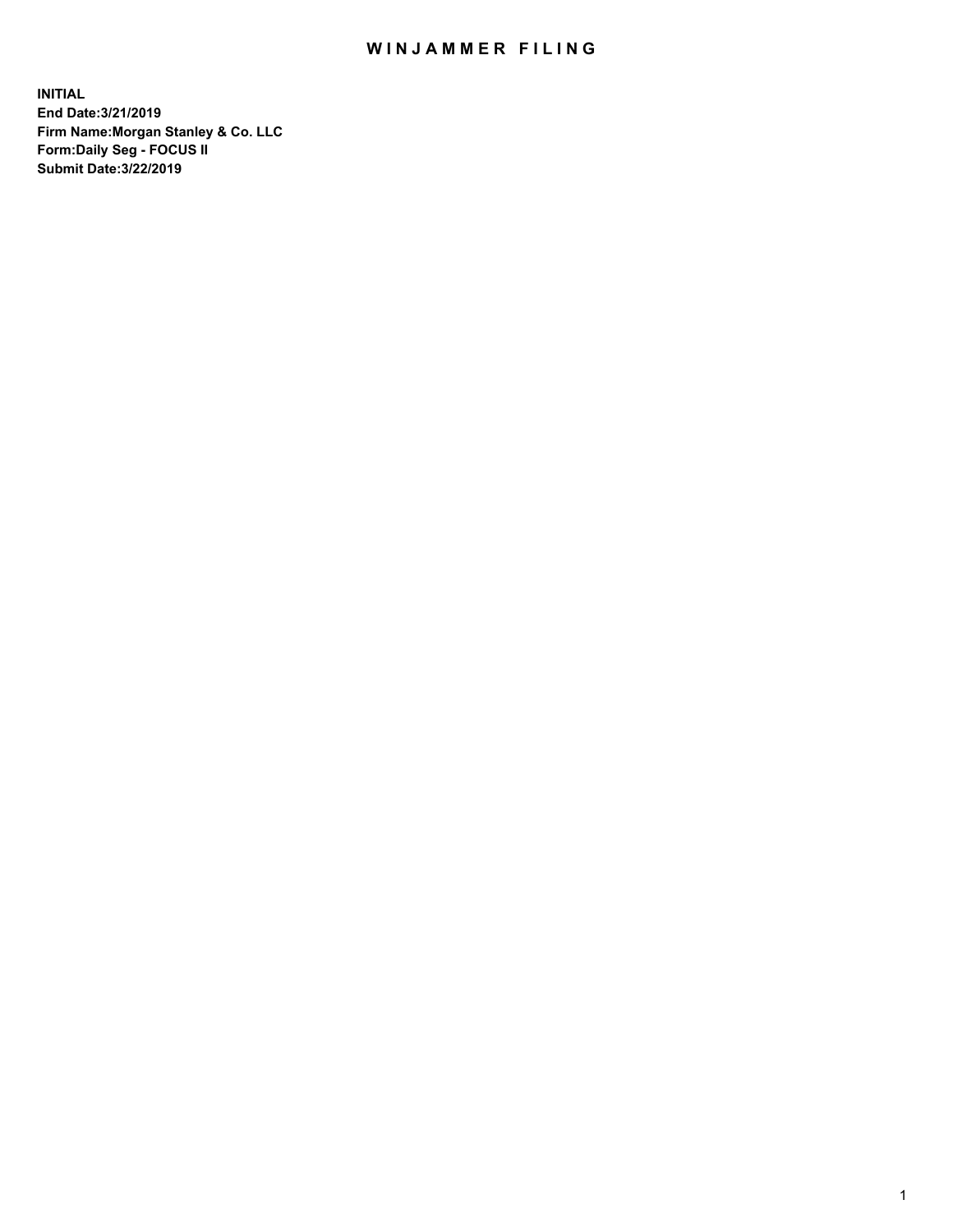**INITIAL End Date:3/21/2019 Firm Name:Morgan Stanley & Co. LLC Form:Daily Seg - FOCUS II Submit Date:3/22/2019 Daily Segregation - Cover Page**

| Name of Company                                                                                                                                                                                                                                                                                                                | Morgan Stanley & Co. LLC                                    |
|--------------------------------------------------------------------------------------------------------------------------------------------------------------------------------------------------------------------------------------------------------------------------------------------------------------------------------|-------------------------------------------------------------|
| <b>Contact Name</b>                                                                                                                                                                                                                                                                                                            | <b>Ikram Shah</b>                                           |
| <b>Contact Phone Number</b>                                                                                                                                                                                                                                                                                                    | 212-276-0963                                                |
| <b>Contact Email Address</b>                                                                                                                                                                                                                                                                                                   | Ikram.shah@morganstanley.com                                |
| FCM's Customer Segregated Funds Residual Interest Target (choose one):<br>a. Minimum dollar amount: ; or<br>b. Minimum percentage of customer segregated funds required:% ; or<br>c. Dollar amount range between: and; or<br>d. Percentage range of customer segregated funds required between:% and%.                         | 235,000,000<br><u>0</u><br>0 <sub>0</sub><br>0 <sub>0</sub> |
| FCM's Customer Secured Amount Funds Residual Interest Target (choose one):<br>a. Minimum dollar amount: ; or<br>b. Minimum percentage of customer secured funds required:%; or<br>c. Dollar amount range between: and; or<br>d. Percentage range of customer secured funds required between:% and%.                            | 140,000,000<br><u>0</u><br>0 <sub>0</sub><br>0 <sub>0</sub> |
| FCM's Cleared Swaps Customer Collateral Residual Interest Target (choose one):<br>a. Minimum dollar amount: ; or<br>b. Minimum percentage of cleared swaps customer collateral required:% ; or<br>c. Dollar amount range between: and; or<br>d. Percentage range of cleared swaps customer collateral required between:% and%. | 92,000,000<br><u>0</u><br><u>00</u><br>0 <sub>0</sub>       |

Attach supporting documents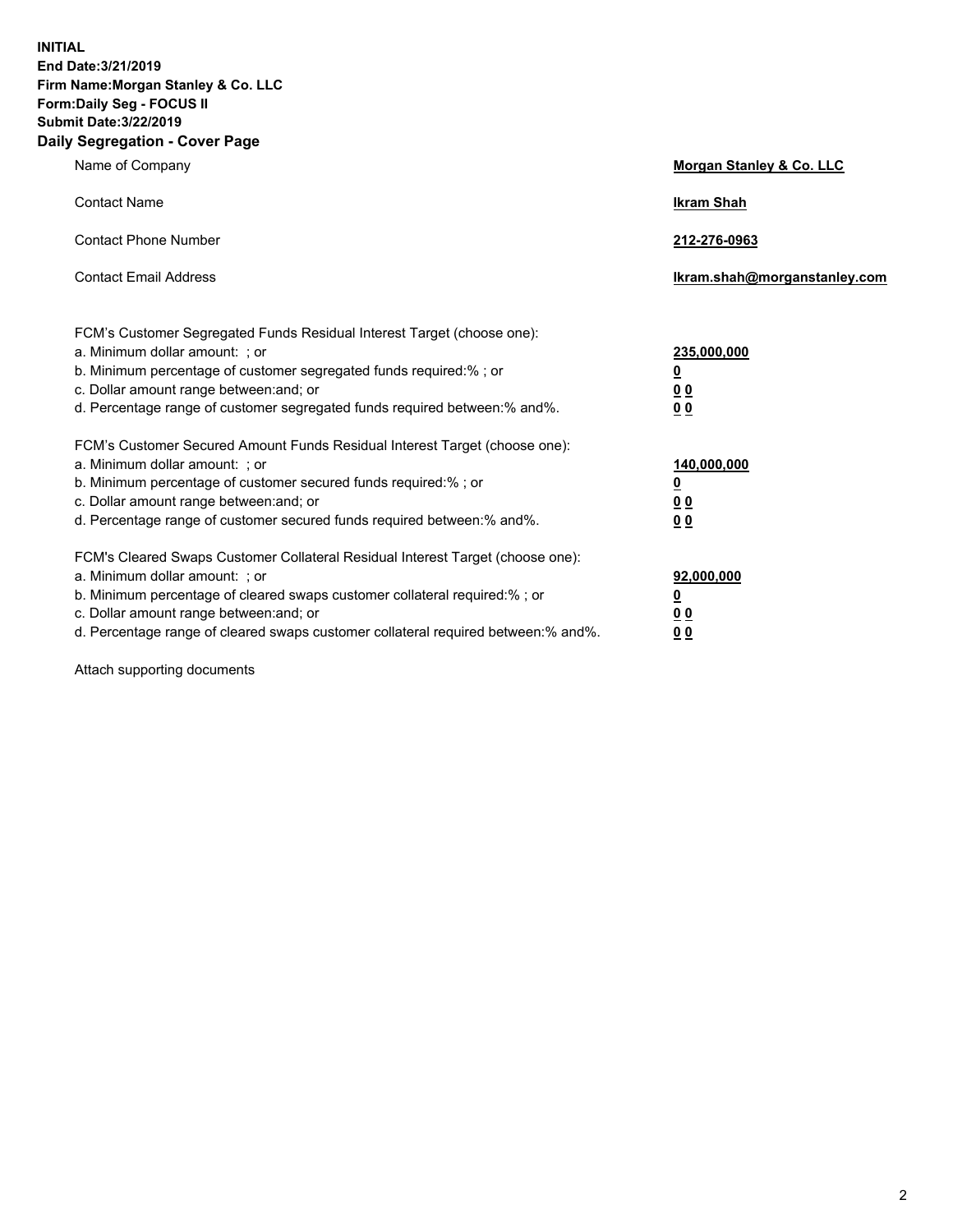## **INITIAL End Date:3/21/2019 Firm Name:Morgan Stanley & Co. LLC Form:Daily Seg - FOCUS II Submit Date:3/22/2019 Daily Segregation - Secured Amounts**

Foreign Futures and Foreign Options Secured Amounts

Amount required to be set aside pursuant to law, rule or regulation of a foreign government or a rule of a self-regulatory organization authorized thereunder

- 1. Net ledger balance Foreign Futures and Foreign Option Trading All Customers A. Cash **3,148,241,833** [7315]
	- B. Securities (at market) **2,083,130,051** [7317]
- 2. Net unrealized profit (loss) in open futures contracts traded on a foreign board of trade **18,980,644** [7325]
- 3. Exchange traded options
	- a. Market value of open option contracts purchased on a foreign board of trade **7,946,691** [7335]
	- b. Market value of open contracts granted (sold) on a foreign board of trade **-10,586,537** [7337]
- 4. Net equity (deficit) (add lines 1. 2. and 3.) **5,247,712,682** [7345]
- 5. Account liquidating to a deficit and account with a debit balances gross amount **40,505,723** [7351] Less: amount offset by customer owned securities **-38,924,167** [7352] **1,581,556**
- 6. Amount required to be set aside as the secured amount Net Liquidating Equity Method (add lines 4 and 5)
- 7. Greater of amount required to be set aside pursuant to foreign jurisdiction (above) or line 6.

## FUNDS DEPOSITED IN SEPARATE REGULATION 30.7 ACCOUNTS

- 1. Cash in banks
	- A. Banks located in the United States **612,910,964** [7500]
	- B. Other banks qualified under Regulation 30.7 **923,095,431** [7520] **1,536,006,395**
- 2. Securities
	- A. In safekeeping with banks located in the United States **157,084,248** [7540]
	- B. In safekeeping with other banks qualified under Regulation 30.7 **0** [7560] **157,084,248** [7570]
- 3. Equities with registered futures commission merchants
	-
	- B. Securities **0** [7590]
	- C. Unrealized gain (loss) on open futures contracts **669,697** [7600]
	- D. Value of long option contracts **0** [7610]
- E. Value of short option contracts **0** [7615] **7,989,305** [7620]
- 4. Amounts held by clearing organizations of foreign boards of trade
	- A. Cash **0** [7640]
	- B. Securities **0** [7650]
	- C. Amount due to (from) clearing organization daily variation **0** [7660]
	- D. Value of long option contracts **0** [7670]
	- E. Value of short option contracts **0** [7675] **0** [7680]
- 5. Amounts held by members of foreign boards of trade
	-
	-
	- C. Unrealized gain (loss) on open futures contracts **18,310,947** [7720]
	- D. Value of long option contracts **7,946,691** [7730]
	- E. Value of short option contracts **-10,586,537** [7735] **3,943,088,849**
- 6. Amounts with other depositories designated by a foreign board of trade **0** [7760]
- 7. Segregated funds on hand **0** [7765]
- 8. Total funds in separate section 30.7 accounts **5,644,168,797** [7770]
- 9. Excess (deficiency) Set Aside for Secured Amount (subtract line 7 Secured Statement Page 1 from Line 8)
- 10. Management Target Amount for Excess funds in separate section 30.7 accounts **140,000,000** [7780]
- 11. Excess (deficiency) funds in separate 30.7 accounts over (under) Management Target **254,874,559** [7785]

**0** [7305]

[7354] **5,249,294,238** [7355]

**5,249,294,238** [7360]

[7530]

A. Cash **7,319,608** [7580]

 A. Cash **2,001,371,945** [7700] B. Securities **1,926,045,803** [7710] [7740] **394,874,559** [7380]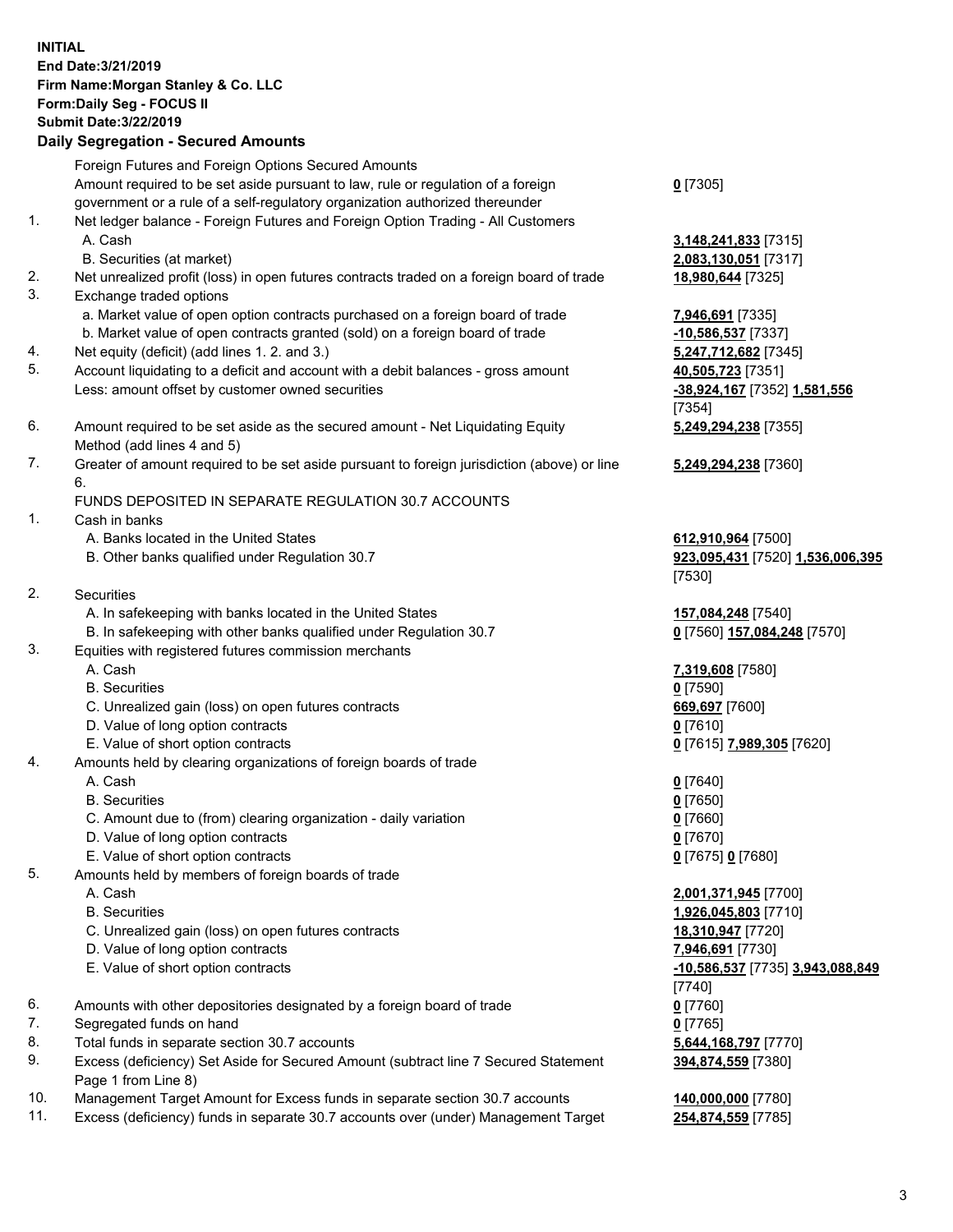**INITIAL End Date:3/21/2019 Firm Name:Morgan Stanley & Co. LLC Form:Daily Seg - FOCUS II Submit Date:3/22/2019 Daily Segregation - Segregation Statement** SEGREGATION REQUIREMENTS(Section 4d(2) of the CEAct) 1. Net ledger balance A. Cash **8,351,532,250** [7010] B. Securities (at market) **6,385,140,061** [7020] 2. Net unrealized profit (loss) in open futures contracts traded on a contract market **2,462,473,995** [7030] 3. Exchange traded options A. Add market value of open option contracts purchased on a contract market **258,709,578** [7032] B. Deduct market value of open option contracts granted (sold) on a contract market **-220,125,653** [7033] 4. Net equity (deficit) (add lines 1, 2 and 3) **17,237,730,231** [7040] 5. Accounts liquidating to a deficit and accounts with debit balances - gross amount **293,373,205** [7045] Less: amount offset by customer securities **-291,501,974** [7047] **1,871,231** [7050] 6. Amount required to be segregated (add lines 4 and 5) **17,239,601,462** [7060] FUNDS IN SEGREGATED ACCOUNTS 7. Deposited in segregated funds bank accounts A. Cash **4,616,014,683** [7070] B. Securities representing investments of customers' funds (at market) **0** [7080] C. Securities held for particular customers or option customers in lieu of cash (at market) **547,504,720** [7090] 8. Margins on deposit with derivatives clearing organizations of contract markets A. Cash **6,356,349,603** [7100] B. Securities representing investments of customers' funds (at market) **0** [7110] C. Securities held for particular customers or option customers in lieu of cash (at market) **5,837,635,341** [7120] 9. Net settlement from (to) derivatives clearing organizations of contract markets **119,333,523** [7130] 10. Exchange traded options A. Value of open long option contracts **258,709,578** [7132] B. Value of open short option contracts **-220,125,653** [7133] 11. Net equities with other FCMs A. Net liquidating equity **10,104,560** [7140] B. Securities representing investments of customers' funds (at market) **0** [7160] C. Securities held for particular customers or option customers in lieu of cash (at market) **0** [7170] 12. Segregated funds on hand **0** [7150] 13. Total amount in segregation (add lines 7 through 12) **17,525,526,355** [7180] 14. Excess (deficiency) funds in segregation (subtract line 6 from line 13) **285,924,893** [7190]

- 15. Management Target Amount for Excess funds in segregation **235,000,000** [7194]
- 16. Excess (deficiency) funds in segregation over (under) Management Target Amount Excess

**50,924,893** [7198]